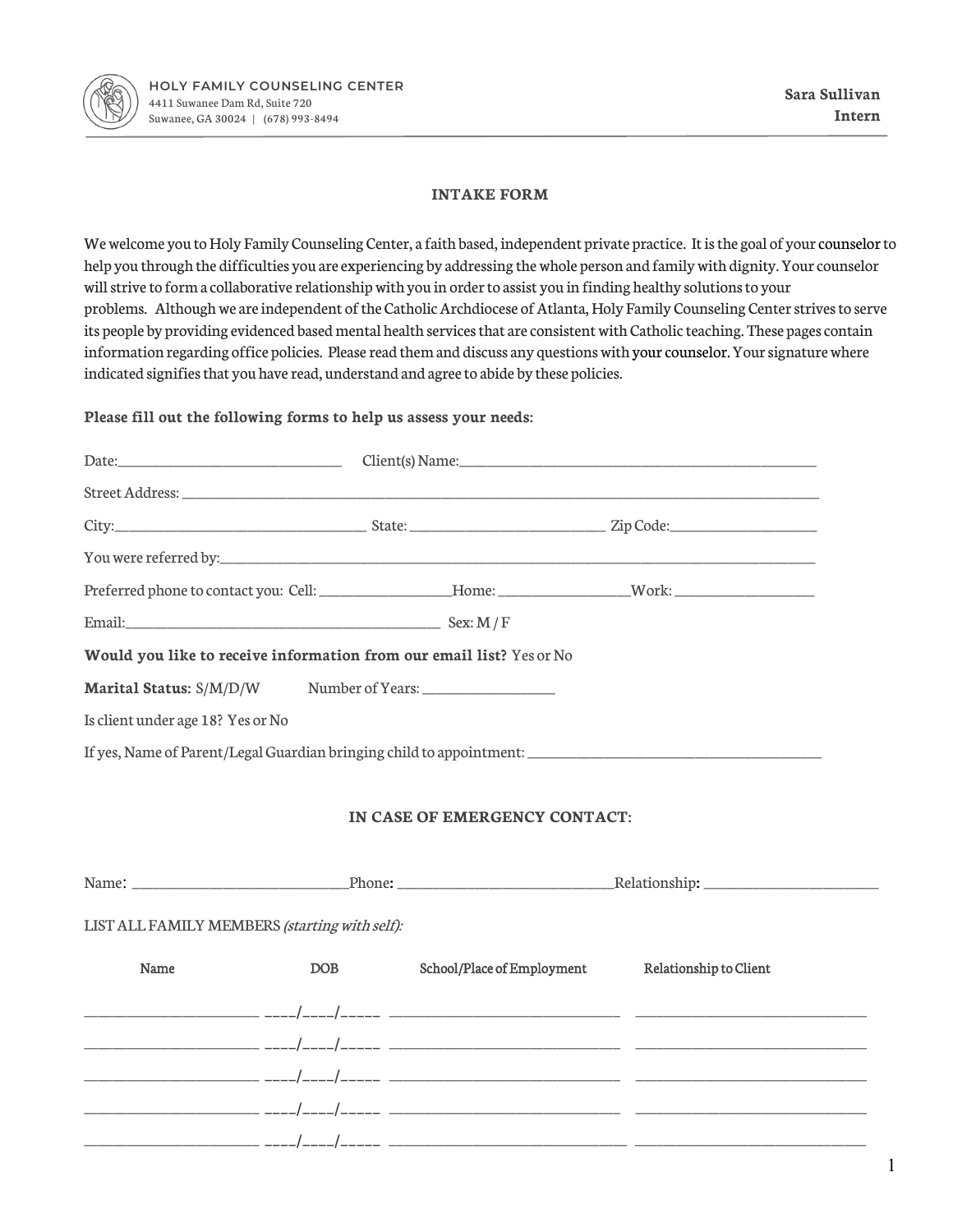

#### **CLIENT CONTRACT AND CONSENT**

# **Client(s) Name:** \_\_\_\_\_\_\_\_\_\_\_\_\_\_\_\_\_\_\_\_\_\_\_\_\_\_\_\_\_\_\_\_\_\_\_\_\_\_\_\_\_\_\_\_\_\_\_\_\_\_\_\_\_\_\_\_\_\_\_\_\_\_\_\_\_\_\_\_\_\_\_\_\_\_\_\_\_\_\_\_\_\_\_\_\_\_\_\_\_\_\_\_\_\_\_\_\_ **Parent or Guardian**\_\_\_\_\_\_\_\_\_\_\_\_\_\_\_\_\_\_\_\_\_\_\_\_\_\_\_\_\_\_\_\_\_\_\_\_\_\_\_\_\_\_\_\_\_\_\_\_\_\_\_\_\_\_\_\_\_\_\_\_\_\_\_\_\_\_\_\_\_\_\_\_\_\_\_\_\_\_\_\_\_\_\_\_\_\_\_\_\_\_\_\_\_\_ I (We) \_\_\_\_\_\_\_\_\_\_\_\_\_\_\_\_\_\_\_\_\_\_\_\_\_\_\_\_\_\_\_\_\_\_\_\_\_\_ voluntarily request counseling/psychotherapy. **Counseling Fees and Consent to Treatment:** Counseling fee for each counseling session is \$75.00. If you wish to be considered for a discounted fee based on financial need, please indicate your gross annual family income below. This will be discussed with your counselor at your first session. **Gross Annual Family Income (including child support, trusts, inheritance, disability, etc.)**  $$25,000 \text{ or less}$   $$55,000 \text{ to $70,000}$   $$20,000 \text{ to $10,000}$  to \$100,000 to \$115,000  $$20,000$   $$20,000$  $$25,000$  to  $$40,000$  \_\_\_\_\_\_\_\_\_\_\_\_\_\_ \$70,000 to  $$85,000$  \_\_\_\_\_\_\_\_\_\_\_\_ \$115,000 to  $$130,000$  \_\_\_\_\_\_\_\_  $$40,000$  to  $$55,000$  \_\_\_\_\_\_\_\_\_\_\_\_\_ \$85,000 to  $$100,000$  \_\_\_\_\_\_\_\_\_\_ \$130,000 to  $$150,000$  \_\_\_\_\_\_\_\_

#### **CONTRACT TERMS AND CONDITIONS (please initial each)**

- $\_$  1. I agree to pay a counseling fee of \$75.00 per each 50 minute session. If I qualify for a discount, the counseling fee will then be \$ $\_$ I understand that in order to qualify for a discounted counseling fee, I will need to provide my counselorwith the requested documentation which may include a copy of my latest tax return and/or pay stub. I understand that any discounted counseling fee will be reevaluated every 6 months or as the conditions of my income change and that this discounted counseling fee may also change.
- \_\_\_\_ 2. I understand that **payment is due at time of service.** If you are unable to keep an appointment, **kindly give 24 hours notice**, or the counseling fee agreed upon will apply and be charged.
- \_\_\_\_ 2b**. I understand that if my counseling fees are being paid for by a third party and if I fail to give 24 hours notice before missing an appointment, I am responsible for payment of the counseling fee to Holy Family Counseling Center for the missed appointment. If I do not pay the counseling fee for the missed appointment, the third party will be notified accordingly.**
- \_\_\_\_ 3. I understand there will be a \$25.00 returned check fee.
- \_\_\_\_ 4. I understand that I will receive a form that normally suffices for insurance reimbursement.
- \_\_\_\_ 5. I have read The Privacy Policy and Informed Consent which follows.
- \_\_\_\_ 6. **IN CASE OF EMERGENCY**, please go to your nearest Emergency Room or call 911.
- \_\_\_\_ 7**.** I understand that Holy Family Counseling Center services do not include court case appearances. If we are subpoenaed for any reason, there will be a special rate assessed for this service. **Please be aware that court involvement can have a deleterious effect on the therapeutic relationship.**
- \_\_\_\_ 8. I understand that all information disclosed within session(s) is confidential and may not be revealed to anyone outside Holy Family Counseling Center without my written permission. The only exception is in situations where disclosure is required by law:
	- a) If I present an imminent threat of harm to myself or to others.
	- b) When there is an indication of abuse of a child or vulnerable adult.
	- c) If I become gravely disabled.
	- d) By court order or subpoena.

### **By signing this form you are affirming that you have read, understand, and agree to its contents.**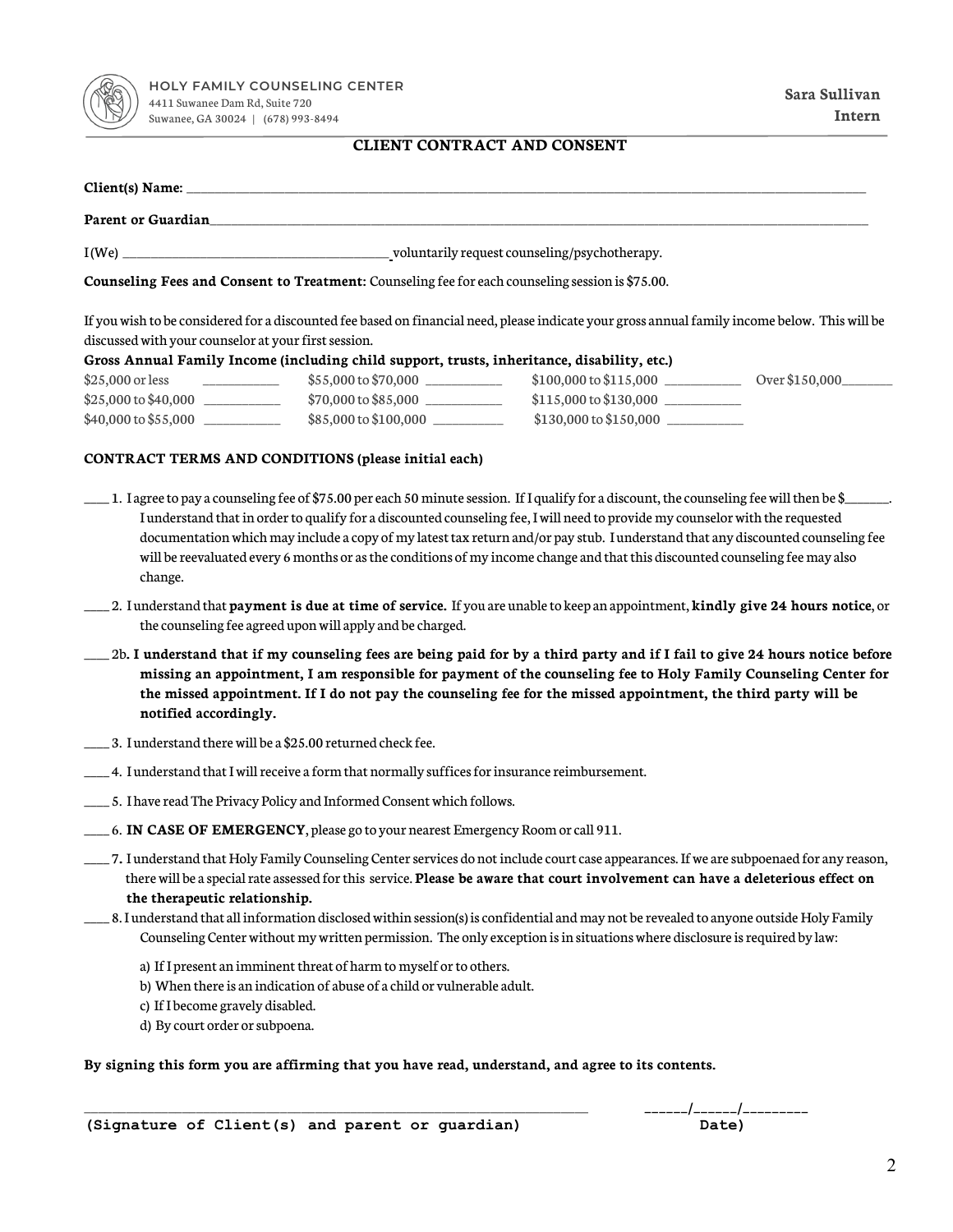

## **PRIVACY OF INFORMATION POLICIES**

This form describes the confidentiality of your medical records, how the information is used, your rights, and how you may obtain this information.

**Our Legal Duties:** State and Federal law require that we keep your medical records private. Such laws require that we provide you with this notice informing you of our privacy of information policies, your rights, and our duties. We are required to abide by these policies until replaced or revised. We have the right to revise our privacy policies for all medical records, including records kept beforethe policy changes were made. Any changes in this notice will be made available upon request before changes take place. The contents of material disclosed to us in an evaluation, intake, or counseling session are covered by the law as private information. We respect the privacy of the information you provide us and we abide by ethical and legal requirements of confidentiality and privacy of records.

**Use of Information:** Information about you may be used by Holy Family Counseling Center personnel for diagnosis, treatment planning, treatment, and continuity of care. We may disclose it to health care professionals who provide you with treatment, such as doctors, nurses, mental health professionals, mental health interns, and mental health professionals or business associates of Holy Family Counseling Center such as billing, quality enhancement, training, audits, and accreditation providers. Both verbal information and written records about a client cannot be shared outside Holy Family Counseling Center without the written consent of the client or the client's legal guardian or personal representative. There are certain emergency situations or exceptions in which client information can be disclosed to others without written consent. Some of these situations are noted below, and there may be other provisions provided by legal requirements. \_\_\_\_\_\_\_\_**Initial** 

**Duty to Warn and Protect:** When a client discloses intentions or a plan to harm another person or persons, the mental health professional is required to warn the intended victim(s) and report this information to legal authorities. In cases which the client discloses or implies a plan for suicide, the mental health professional is required to notify legal authorities and make reasonable attempts to notify the family of the client.

**Public Safety:** Health records may be released for judicial and administrative proceedings, law enforcement purposes, serious threats to public safety, military, and when complying with worker's compensation laws.

**Abuse:** If a client states or suggests that he or she is abusing a child or vulnerable adult, or has recently abused a child or vulnerable adult, or a child or vulnerable adult is in danger of abuse, themental health professional is required to report this information to the appropriate social service and/or legal authorities. If a client is the victim of abuse, neglect, violence, or crime, and your safety appears to be at risk, we may be required to share this information with law enforcement officials to help prevent future occurrences and to help apprehend the perpetrator.

**Prenatal Exposure to Controlled Substances**: Mental health professionals are required to report admitted prenatal exposure to controlled substances that are potentially harmful.

**Professional Misconduct:** Professional misconduct by a mental health professional must be reported by other mental health professionals. In cases in which a professional or legal disciplinary meeting is being held regarding the mental health professional's actions, related records may be released in order to substantiate disciplinary concerns.

**Judicial or Administrative Proceedings:** Mental health professionals are required to release records of clients when a court order has been placed. There must be consent for our counselors to disclose information which the couple or family deemed therapeutic or necessary for treatment of the individual, couple, or family. Holy Family Counseling Center services do not include court case appearances. If we are subpoenaed for any reason, there will be a special rate assessed for this service. **Please be aware that court involvement can have a deleterious effect on the therapeutic relationship.**

**By signing this form you are affirming that you have read, understand, and agree to its contents.**

**Client Signature/Date:** \_\_\_\_\_\_\_\_\_\_\_\_\_\_\_\_\_\_\_\_\_\_\_\_\_\_\_\_\_\_\_\_\_\_\_\_\_\_\_\_\_\_\_\_\_\_\_\_\_\_\_\_\_\_\_\_\_\_\_\_\_\_\_\_\_\_\_\_\_\_\_\_\_\_\_\_\_\_\_\_\_\_\_\_\_\_\_\_\_\_\_\_\_\_\_\_\_\_\_\_\_\_\_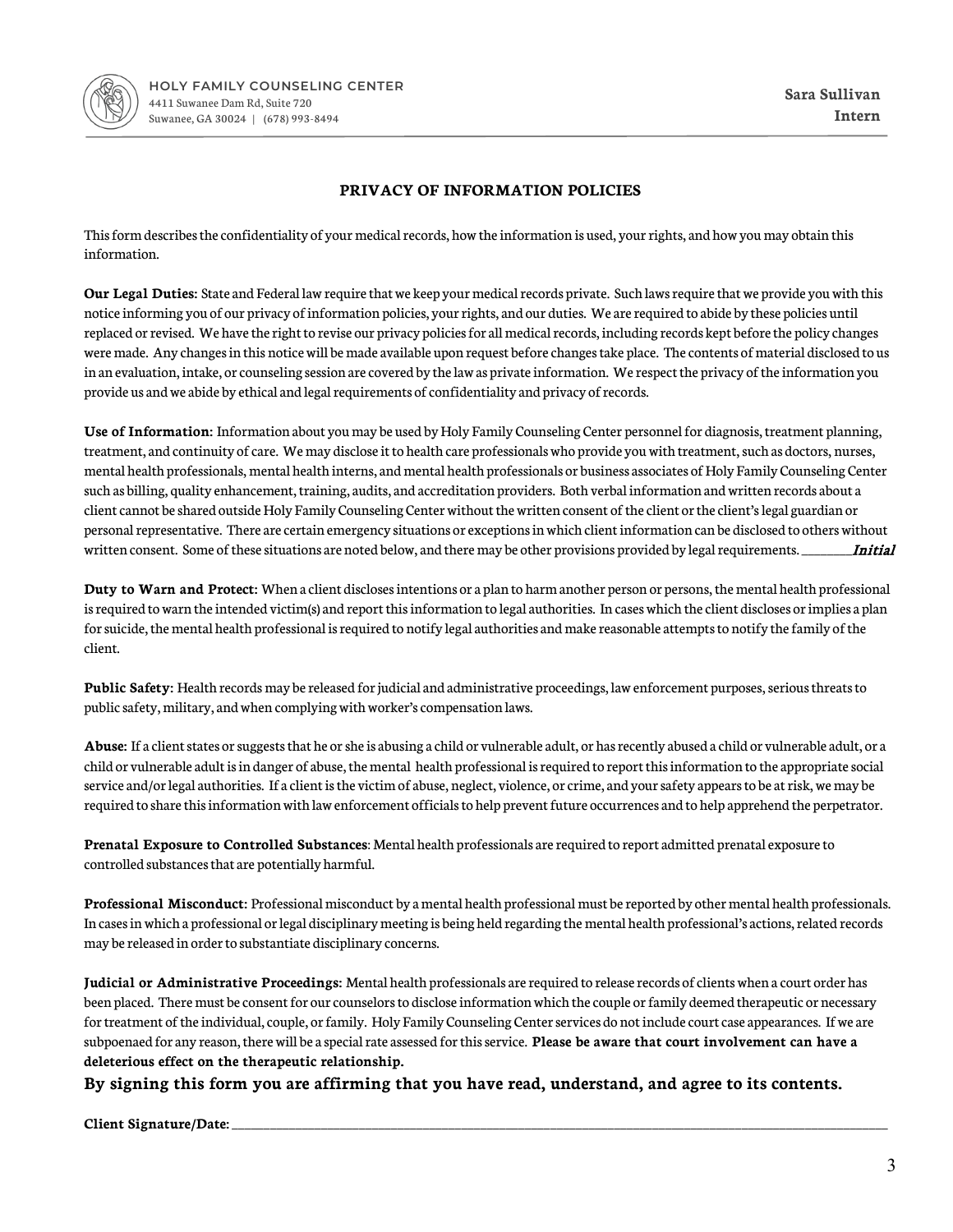

## **INFORMED CONSENT FOR COUNSELING SERVICES**

Name\_\_\_\_\_\_\_\_\_\_\_\_\_\_\_\_\_\_\_\_\_\_\_\_\_\_\_\_\_\_\_\_\_\_\_\_\_\_\_\_\_\_\_\_\_\_\_\_\_\_\_\_\_\_\_\_\_\_\_\_\_\_\_\_\_\_\_\_\_\_\_\_\_\_\_\_\_\_\_\_ Date\_\_\_\_\_/\_\_\_\_\_\_/\_\_\_\_\_\_\_\_\_\_

**Services and Staff**: I understand that Holy Family Counseling Center is a professional agency offering a wide range of counseling services, and that these counseling services are provided by licensed psychotherapists, master level therapists/counselors, certified addiction counselors, and graduate level interns. In all cases, trainees are supervised by licensed mental health professionals. Unless you have otherwise designated, all cases are discussed within a team supervision setting in order to enhance and assure your quality of care. In addition to providing direct counseling services, Holy Family Counseling Center provides training and consultation.

**Confidentiality**: I understand that all information disclosed within session(s) is confidential and may not be revealed to anyone outside Holy Family Counseling Center without my written permission. The only exception is in situations where disclosure is required by law:

- 1. If I present an imminent threat of harm to myself or to others.
- 2. When there is an indication of abuse of a child or vulnerable adult.
- 3. If I become gravely disabled.
- 4. By court order or subpoena.

**Electronic Mail:** With respect to electronic mail (e-mail), I understand thate-mail is not a confidential means of communication. Furthermore, Holy Family Counseling Center cannot ensure that e-mail messages will be received or responded to if my counselor is not available. I understand that e-mail is not the appropriate way to communicate confidential, urgent, or emergency information, or to schedule/modify/cancel appointments unless you have arranged this with your counselor.

**Emergency:** Go to the nearest Emergency Room or call 911.

**Session Recording:** I understand that my interviews may be video or audio recorded for the purpose of continued staff training and clinical supervision. The recordings are treated confidentially and are erased after they are used. Any concerns I have about session recording will be addressed by my counselor. I will never be video or audio recorded without my permission or knowledge.

#### \_\_\_\_\_\_\_\_<sup>I</sup> nitial to grant permission for session recording

**Risk and Benefits:** I understand that there is a possibility of risks and benefits which may occur in counseling. Counseling may involve the risk of remembering unpleasant events and may arouse strong emotional feelings. Counseling can impact relationships with significant others. The benefits from counseling may be an improved ability to relate with others; a clearer understanding of self, values, and goals; increased academic productivity; and an improved ability to deal with everyday stress. Taking personal responsibility for working through these issues increases the likelihood of greater growth.

**Eligibility, Appropriateness, Referrals:** The delivery of services from Holy Family Counseling Center to me shall be contingent upon whether the counselor and I can agree that the services are appropriate given the needs and conditions I present. If it is decided that Holy Family Counseling Center is not the appropriate agency to meet my needs, I understand that I will be given referrals to resources more appropriate to my needs and goals.

#### **I HAVE HAD THE OPPORTUNITY TO DISCUSS ANY QUESTIONS I HAVE ABOUT THIS INFORMATION.**

**Client's Signature:**  $\qquad \qquad$   $\qquad \qquad$  Date  $\qquad /$ 

**I HAVE DISCUSSED THIS INFORMATION WITH THE CLIENT.**

**Staff Signature:**  $\blacksquare$  **Staff Signature:**  $\blacksquare$   $\blacksquare$   $\blacksquare$   $\blacksquare$   $\blacksquare$   $\blacksquare$   $\blacksquare$   $\blacksquare$   $\blacksquare$   $\blacksquare$   $\blacksquare$   $\blacksquare$   $\blacksquare$   $\blacksquare$   $\blacksquare$   $\blacksquare$   $\blacksquare$   $\blacksquare$   $\blacksquare$   $\blacksquare$   $\blacksquare$   $\blacksquare$   $\blacksquare$   $\blacksquare$   $\blacksquare$   $\$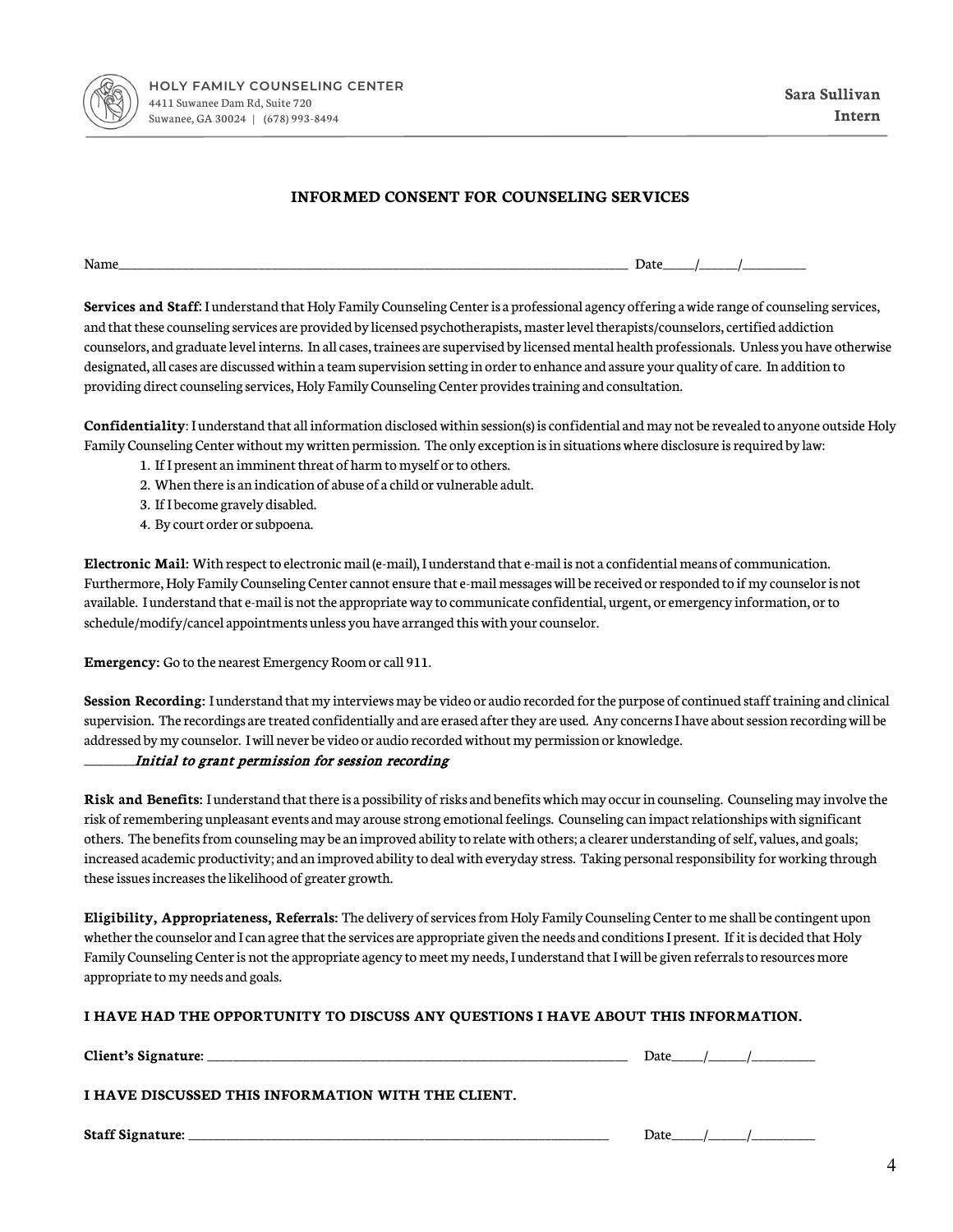

## **INITIAL ASSESSMENT (Please print)** (Page 1 of 2)

| Each client must complete a separate assessment. For example, husband, wife, and child each fill out a separate form.<br>1. Do you have any chronic medical conditions or serious illness? Tes To. If yes, please describe.                                                                                                                                                                                                                                                                                                                                             |
|-------------------------------------------------------------------------------------------------------------------------------------------------------------------------------------------------------------------------------------------------------------------------------------------------------------------------------------------------------------------------------------------------------------------------------------------------------------------------------------------------------------------------------------------------------------------------|
|                                                                                                                                                                                                                                                                                                                                                                                                                                                                                                                                                                         |
|                                                                                                                                                                                                                                                                                                                                                                                                                                                                                                                                                                         |
| 3. Do you have military experience? Same No. If yes, please describe: Same Communication of the Same Communication                                                                                                                                                                                                                                                                                                                                                                                                                                                      |
| 4. Are you experiencing a great deal of emotional stress or problems in your life?<br>____More than usual<br>Occasionally<br>____Yes, a lot<br>_______Rarely<br>5. Do you have relationship problems with (check all that apply):<br>Spouse/significant other<br>____Remarried family members<br>___Immediate Family<br>__Family of Origin                                                                                                                                                                                                                              |
| __People at work<br>Extended Family (In-Laws)<br>____Specific friends<br>Other<br>Check items that apply to your situation. Use C for current and P for past.                                                                                                                                                                                                                                                                                                                                                                                                           |
| headaches<br>_financial problems<br>_feel like crying<br>__hard time with friendships<br>dizziness<br>__use of pornography<br>_feel apart from people<br>__panicky feelings<br>__sexual compulsions<br>__loss of interest in things<br>_frightened, scared<br>tremors or tics<br>__ difficulty concentrating __sexual problems<br>__can't make decisions<br>__people are out get me<br>_stomach trouble<br>__drinking problems<br>__unusual thoughts<br>__put up a good front<br>__bowel trouble<br>$\_\_\_\_\_\_\_\_\$ problems<br>__anger/temper problems<br>__lonely |

- \_\_\_eating problems \_\_\_compulsive spending \_\_\_ready to explode \_\_\_low self esteem \_\_\_ appetitechange \_\_\_legal problems \_\_\_irritable \_\_\_unable to have a good time \_\_\_weight loss or gain \_\_\_feel tense, uptight \_\_\_feel I will lose control \_\_\_depressed/down \_\_\_sleep problems \_\_\_unable to relax \_\_\_angry a lot \_\_\_feel worthless \_\_\_always tired or fatigued \_\_\_anxiety /worries \_\_\_temper problems \_\_\_suicidal thoughts \_\_\_nightmares \_\_\_always worried \_\_\_hyper/too much energy \_\_\_suicidal actions
- \_\_\_family conflicts \_\_\_feel loss of control \_\_\_misunderstood
- 
- 
- 
- 
- -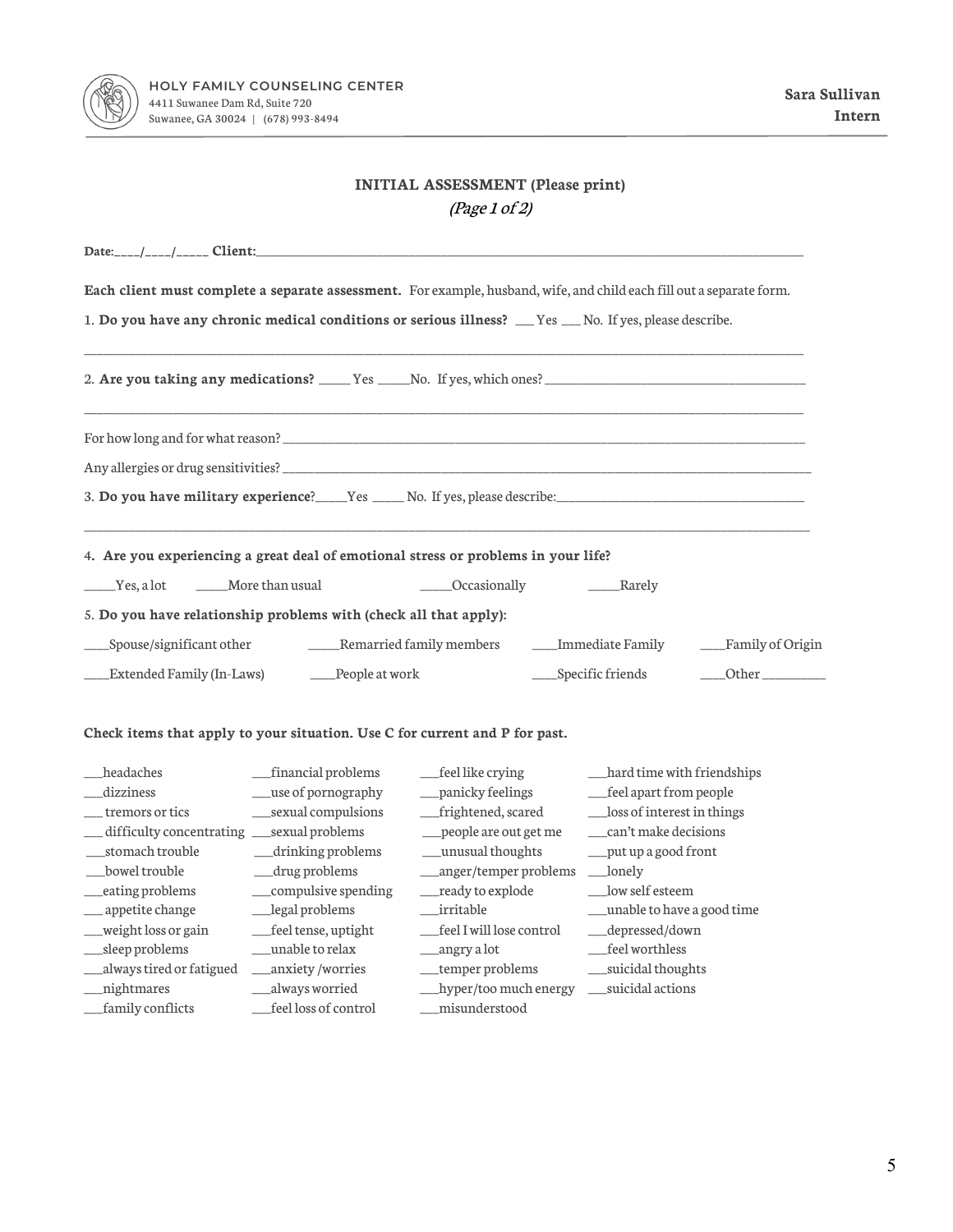

# **INITIAL ASSESSMENT (Please print)** (Page 2 of 2)

## 6. **How is your spiritual life right now**?

|                                              | __In good shape ___Developing ___Needs a lot of work                                    | __Very poor                                                                                                                 |
|----------------------------------------------|-----------------------------------------------------------------------------------------|-----------------------------------------------------------------------------------------------------------------------------|
|                                              |                                                                                         |                                                                                                                             |
|                                              | 7. How many changes would you like to make in your life?                                |                                                                                                                             |
| _Very many                                   |                                                                                         |                                                                                                                             |
|                                              |                                                                                         | 8. Have you ever spoken with anyone (psychologist, counselor, psychiatrist, etc.) about any of your personal problems?      |
|                                              | 9. Please describe any past hospitalizations in a mental health facility.               |                                                                                                                             |
|                                              |                                                                                         | 10. Please list the things/problems or events that are creating the most stress in your life at the present time as well as |
| significant losses and changes in your life. |                                                                                         |                                                                                                                             |
|                                              |                                                                                         | 5.                                                                                                                          |
|                                              | 2.                                                                                      |                                                                                                                             |
|                                              |                                                                                         |                                                                                                                             |
|                                              |                                                                                         |                                                                                                                             |
|                                              |                                                                                         | Goals in Counseling – Please list up to three goals you hope to achieve in counseling. Please be as specific as possible    |
|                                              |                                                                                         |                                                                                                                             |
|                                              |                                                                                         |                                                                                                                             |
|                                              |                                                                                         |                                                                                                                             |
|                                              |                                                                                         |                                                                                                                             |
|                                              | 11. How strongly would you like to talk to a counselor here about any of your concerns? |                                                                                                                             |
| __very much                                  | ___ much                                                                                | ____a little<br>___not really                                                                                               |
|                                              |                                                                                         |                                                                                                                             |
|                                              | 12. Please state any other concerns, questions, or comments:                            |                                                                                                                             |
|                                              |                                                                                         |                                                                                                                             |
|                                              |                                                                                         |                                                                                                                             |
|                                              |                                                                                         |                                                                                                                             |
|                                              |                                                                                         |                                                                                                                             |